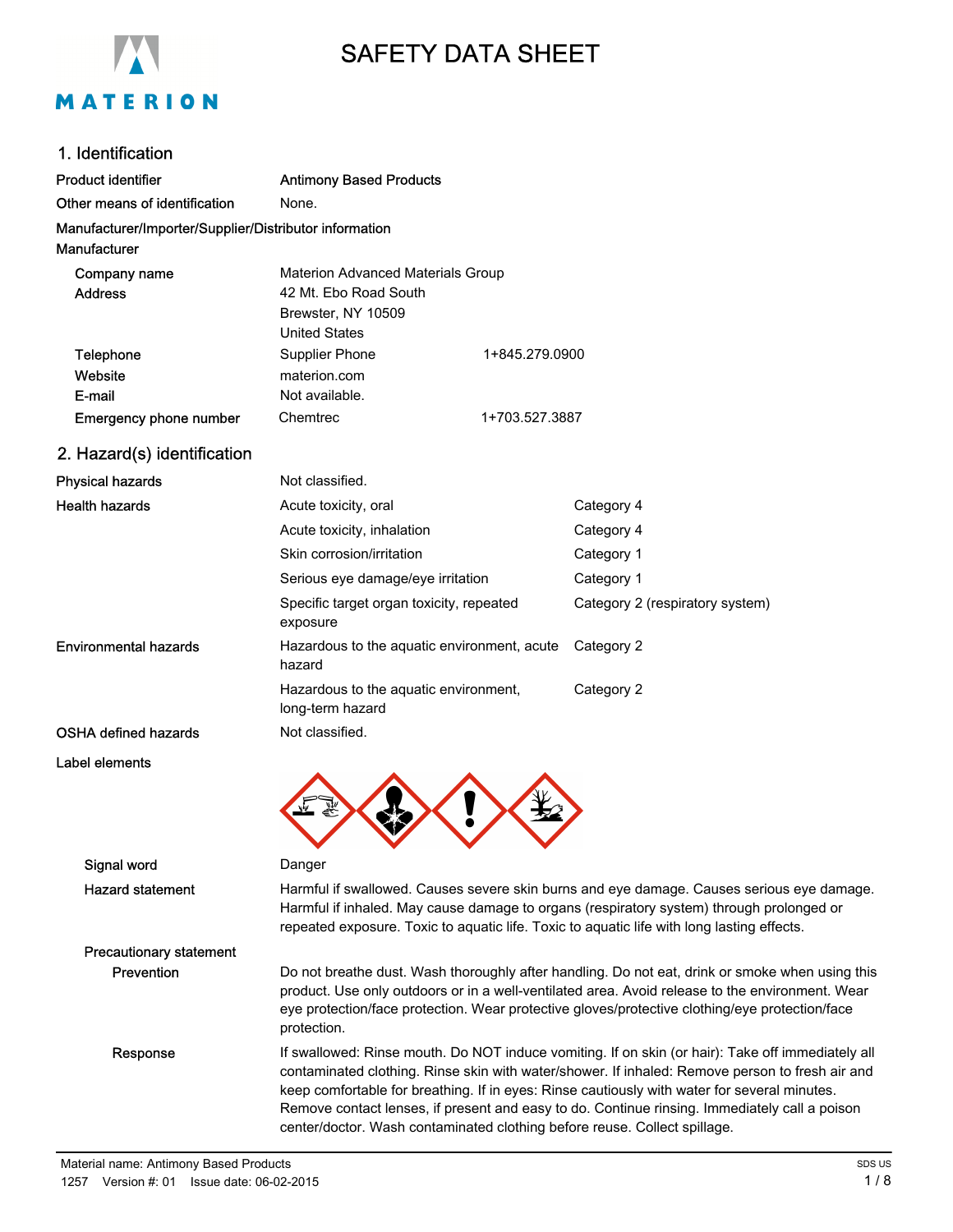| <b>Storage</b>                               | Store locked up.                                                                                    |
|----------------------------------------------|-----------------------------------------------------------------------------------------------------|
| <b>Disposal</b>                              | Dispose of contents/container in accordance with local/regional/national/international regulations. |
| Hazard(s) not otherwise<br>classified (HNOC) | None known.                                                                                         |
| Supplemental information                     | None.                                                                                               |

## 3. Composition/information on ingredients

Mixtures

| Chemical name | Common name and synonyms | <b>CAS</b> number | %         |
|---------------|--------------------------|-------------------|-----------|
| Antimony      |                          | 7440-36-0         | 100 - 100 |

\*Designates that a specific chemical identity and/or percentage of composition has been withheld as a trade secret.

| 4. First-aid measures                                                        |                                                                                                                                                                                                                                                                                                                                         |
|------------------------------------------------------------------------------|-----------------------------------------------------------------------------------------------------------------------------------------------------------------------------------------------------------------------------------------------------------------------------------------------------------------------------------------|
| Inhalation                                                                   | Remove victim to fresh air and keep at rest in a position comfortable for breathing. Oxygen or<br>artificial respiration if needed. Call a POISON CENTER or doctor/physician if you feel unwell.                                                                                                                                        |
| <b>Skin contact</b>                                                          | Take off immediately all contaminated clothing. Rinse skin with water/shower. Call a physician or<br>poison control center immediately. Chemical burns must be treated by a physician. Wash<br>contaminated clothing before reuse.                                                                                                      |
| Eye contact                                                                  | Do not rub eyes. Immediately flush eyes with plenty of water for at least 15 minutes. Remove<br>contact lenses, if present and easy to do. Continue rinsing. Call a physician or poison control<br>center immediately.                                                                                                                  |
| Ingestion                                                                    | Call a physician or poison control center immediately. Rinse mouth. Do not induce vomiting. If<br>vomiting occurs, keep head low so that stomach content doesn't get into the lungs.                                                                                                                                                    |
| Most important<br>symptoms/effects, acute and<br>delayed                     | Burning pain and severe corrosive skin damage. Dizziness. Headache. Nausea, vomiting.<br>Diarrhea. Causes serious eye damage. Symptoms may include stinging, tearing, redness,<br>swelling, and blurred vision. Permanent eye damage including blindness could result. Coughing.<br>Prolonged exposure may cause chronic effects.       |
| Indication of immediate medical<br>attention and special treatment<br>needed | Provide general supportive measures and treat symptomatically. Chemical burns: Flush with water<br>immediately. While flushing, remove clothes which do not adhere to affected area. Call an<br>ambulance. Continue flushing during transport to hospital. Keep victim warm. Keep victim under<br>observation. Symptoms may be delayed. |
| <b>General information</b>                                                   | If you feel unwell, seek medical advice (show the label where possible). Ensure that medical<br>personnel are aware of the material(s) involved, and take precautions to protect themselves. Show<br>this safety data sheet to the doctor in attendance.                                                                                |
| 5. Fire-fighting measures                                                    |                                                                                                                                                                                                                                                                                                                                         |
| Suitable extinguishing media                                                 | Water fog. Foam. Dry chemical powder. Carbon dioxide (CO2).                                                                                                                                                                                                                                                                             |
| Unsuitable extinguishing media                                               | Do not use water jet as an extinguisher, as this will spread the fire.                                                                                                                                                                                                                                                                  |
| Specific hazards arising from<br>the chemical                                | During fire, gases hazardous to health may be formed.                                                                                                                                                                                                                                                                                   |
| Special protective equipment<br>and precautions for firefighters             | Self-contained breathing apparatus and full protective clothing must be worn in case of fire.                                                                                                                                                                                                                                           |
| Fire fighting<br>equipment/instructions                                      | Use water spray to cool unopened containers.                                                                                                                                                                                                                                                                                            |
| Specific methods                                                             | Use standard firefighting procedures and consider the hazards of other involved materials.                                                                                                                                                                                                                                              |
| General fire hazards                                                         | No unusual fire or explosion hazards noted.                                                                                                                                                                                                                                                                                             |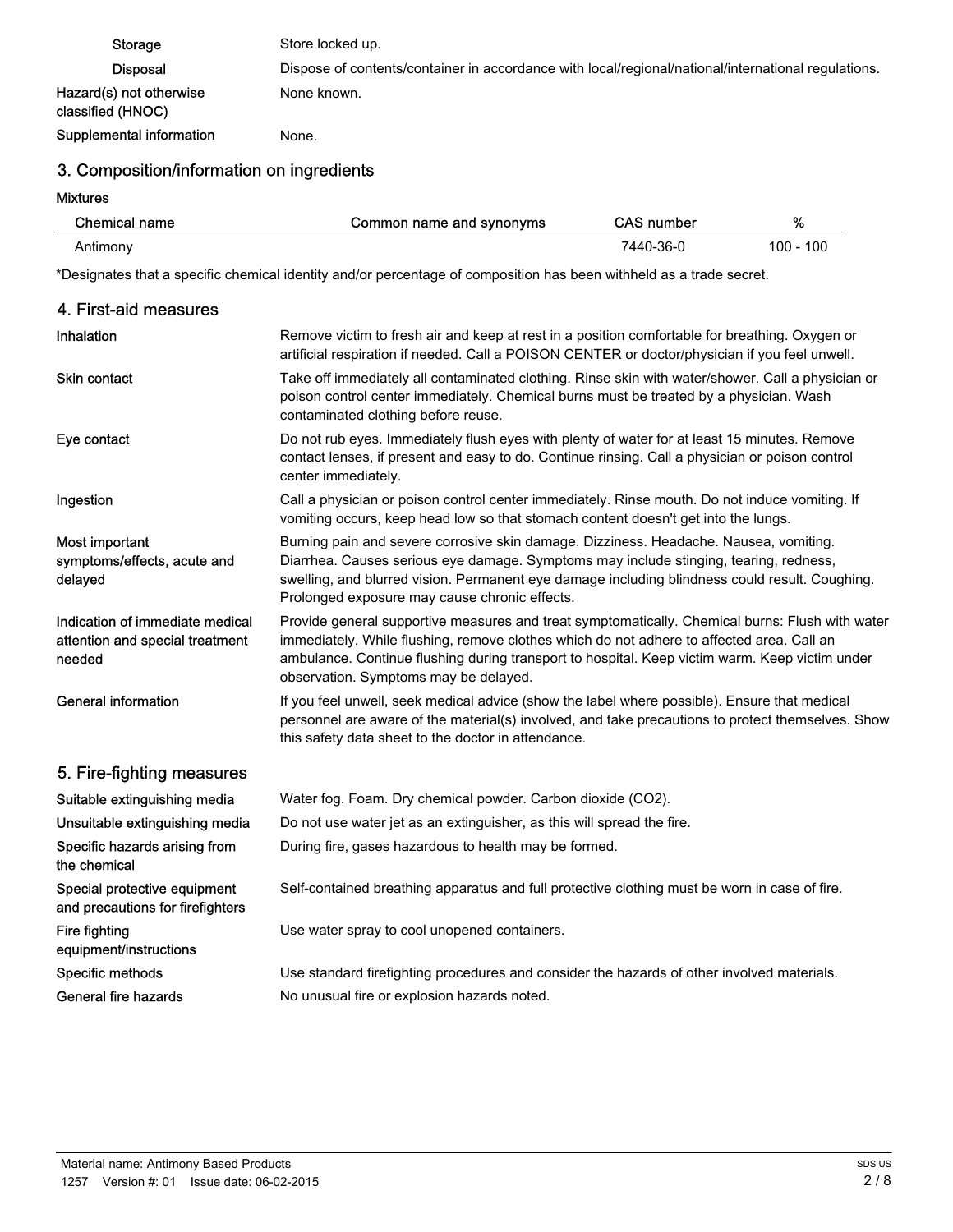## 6. Accidental release measures

| Personal precautions, protective<br>equipment and emergency<br>procedures | Keep unnecessary personnel away. Keep people away from and upwind of spill/leak. Wear<br>appropriate protective equipment and clothing during clean-up. Do not breathe dust. Use a<br>NIOSH/MSHA approved respirator if there is a risk of exposure to dust/fume at levels exceeding<br>the exposure limits. Do not touch damaged containers or spilled material unless wearing<br>appropriate protective clothing. Ensure adequate ventilation. Local authorities should be advised if<br>significant spillages cannot be contained. For personal protection, see section 8 of the SDS. |
|---------------------------------------------------------------------------|------------------------------------------------------------------------------------------------------------------------------------------------------------------------------------------------------------------------------------------------------------------------------------------------------------------------------------------------------------------------------------------------------------------------------------------------------------------------------------------------------------------------------------------------------------------------------------------|
| Methods and materials for<br>containment and cleaning up                  | Avoid dispersal of dust in the air (i.e., clearing dust surfaces with compressed air). This material is<br>classified as a water pollutant under the Clean Water Act and should be prevented from<br>contaminating soil or from entering sewage and drainage systems which lead to waterways. Stop<br>the flow of material, if this is without risk. Absorb in vermiculite, dry sand or earth and place into<br>containers. Collect dust using a vacuum cleaner equipped with HEPA filter.                                                                                               |
|                                                                           | Large Spills: Wet down with water and dike for later disposal. Shovel the material into waste<br>container. Following product recovery, flush area with water.                                                                                                                                                                                                                                                                                                                                                                                                                           |
|                                                                           | Small Spills: Sweep up or vacuum up spillage and collect in suitable container for disposal. Wipe<br>up with absorbent material (e.g. cloth, fleece). Clean surface thoroughly to remove residual<br>contamination.                                                                                                                                                                                                                                                                                                                                                                      |
|                                                                           | Never return spills to original containers for re-use. For waste disposal, see section 13 of the SDS.                                                                                                                                                                                                                                                                                                                                                                                                                                                                                    |
| <b>Environmental precautions</b>                                          | Avoid release to the environment. Prevent further leakage or spillage if safe to do so. Avoid<br>discharge into drains, water courses or onto the ground. Inform appropriate managerial or<br>supervisory personnel of all environmental releases.                                                                                                                                                                                                                                                                                                                                       |
| 7. Handling and storage                                                   |                                                                                                                                                                                                                                                                                                                                                                                                                                                                                                                                                                                          |
| Precautions for safe handling                                             | Minimize dust generation and accumulation. Do not breathe dust. Do not get in eyes, on skin, or<br>on clothing. Avoid prolonged exposure. Do not taste or swallow. When using, do not eat, drink or<br>smoke. Use only outdoors or in a well-ventilated area. Wear appropriate personal protective<br>equipment. Wash hands thoroughly after handling. Avoid release to the environment. Observe<br>good industrial hygiene practices.                                                                                                                                                   |
| Conditions for safe storage,<br>including any incompatibilities           | Store locked up. Store in original tightly closed container. Store in a well-ventilated place. Store<br>away from incompatible materials (see Section 10 of the SDS).                                                                                                                                                                                                                                                                                                                                                                                                                    |

## 8. Exposure controls/personal protection

#### Occupational exposure limits

|                                             | US. OSHA Table Z-1 Limits for Air Contaminants (29 CFR 1910.1000)                                        |                      |  |
|---------------------------------------------|----------------------------------------------------------------------------------------------------------|----------------------|--|
| Components                                  | Type                                                                                                     | Value                |  |
| Antimony (CAS 7440-36-0)                    | <b>PEL</b>                                                                                               | $0.5 \text{ mg/m}$ 3 |  |
| US. ACGIH Threshold Limit Values            |                                                                                                          |                      |  |
| Components                                  | Type                                                                                                     | Value                |  |
| Antimony (CAS 7440-36-0)                    | TWA                                                                                                      | $0.5$ mg/m $3$       |  |
| US. NIOSH: Pocket Guide to Chemical Hazards |                                                                                                          |                      |  |
| Components                                  | Type                                                                                                     | Value                |  |
| Antimony (CAS 7440-36-0)                    | TWA                                                                                                      | $0.5 \text{ mg/m}$ 3 |  |
| <b>Biological limit values</b>              | No biological exposure limits noted for the ingredient(s).                                               |                      |  |
| Control parameters                          | Follow standard monitoring procedures.                                                                   |                      |  |
|                                             | Individual protection measures, such as personal protective equipment                                    |                      |  |
| Eye/face protection                         | Chemical respirator with organic vapor cartridge, full facepiece, dust and mist filter.                  |                      |  |
| Skin protection                             |                                                                                                          |                      |  |
| Hand protection                             | Wear appropriate chemical resistant gloves. Suitable gloves can be recommended by the glove<br>supplier. |                      |  |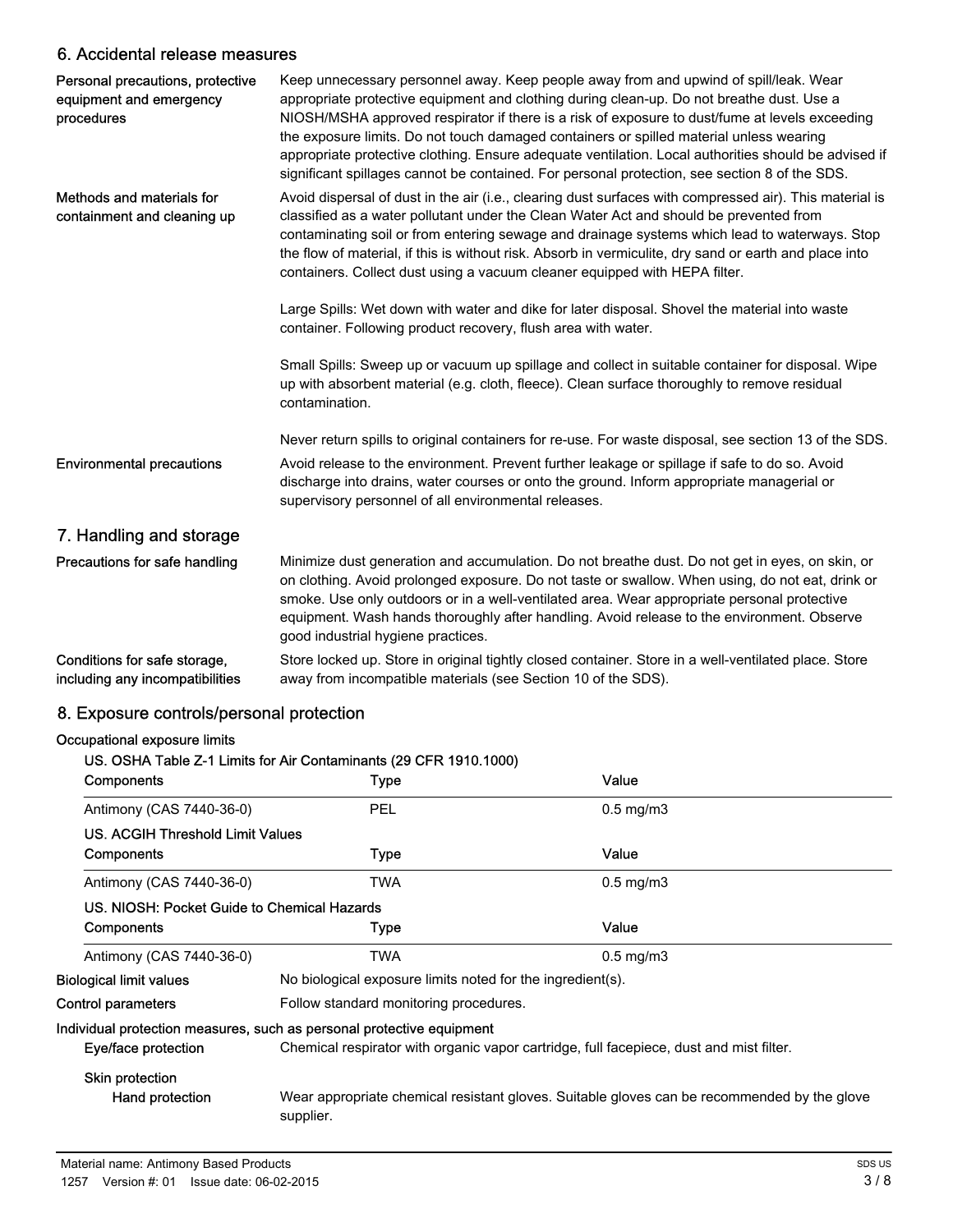| Other                          | Wear appropriate chemical resistant clothing. Use of an impervious apron is recommended.                                                                                                                                                                   |
|--------------------------------|------------------------------------------------------------------------------------------------------------------------------------------------------------------------------------------------------------------------------------------------------------|
| Respiratory protection         | Use a NIOSH/MSHA approved respirator if there is a risk of exposure to dust/fume at levels<br>exceeding the exposure limits. Chemical respirator with organic vapor cartridge, full facepiece,<br>dust and mist filter.                                    |
| <b>Thermal hazards</b>         | Wear appropriate thermal protective clothing, when necessary.                                                                                                                                                                                              |
| General hygiene considerations | Keep away from food and drink. Always observe good personal hygiene measures, such as<br>washing after handling the material and before eating, drinking, and/or smoking. Routinely wash<br>work clothing and protective equipment to remove contaminants. |

## 9. Physical and chemical properties

| Appearance                                        |                             |
|---------------------------------------------------|-----------------------------|
| <b>Physical state</b>                             | Solid.                      |
| Form                                              | Powder.                     |
| Color                                             | Not available.              |
| Odor                                              | Not applicable.             |
| Odor threshold                                    | Not available.              |
| рH                                                | Not available.              |
| Melting point/freezing point                      | 1166 °F (630 °C) estimated  |
| Initial boiling point and boiling<br>range        | 2975 °F (1635 °C) estimated |
| Flash point                                       | Not available.              |
| <b>Evaporation rate</b>                           | Not available.              |
| Flammability (solid, gas)                         | Not available.              |
| Upper/lower flammability or explosive limits      |                             |
| <b>Flammability limit - lower</b><br>(%)          | Not available.              |
| <b>Flammability limit - upper</b><br>(%)          | Not available.              |
| Explosive limit - lower (%)                       | Not available.              |
| Explosive limit - upper (%)                       | Not available.              |
| Vapor pressure                                    | 0.00001 hPa estimated       |
| Vapor density                                     | Not available.              |
| <b>Relative density</b>                           | Not available.              |
| Solubility(ies)                                   |                             |
| Solubility (water)                                | Not available.              |
| <b>Partition coefficient</b><br>(n-octanol/water) | Not available.              |
| Auto-ignition temperature                         | Not applicable.             |
| Decomposition temperature                         | Not available.              |
| <b>Viscosity</b>                                  | Not available.              |
| Other information                                 |                             |
| <b>Density</b>                                    | 6.68 g/cm3 estimated        |
| <b>Explosive properties</b>                       | Not explosive.              |
|                                                   | Not oxidizing.              |
| <b>Oxidizing properties</b>                       |                             |

## 10. Stability and reactivity

Reactivity The product is stable and non-reactive under normal conditions of use, storage and transport.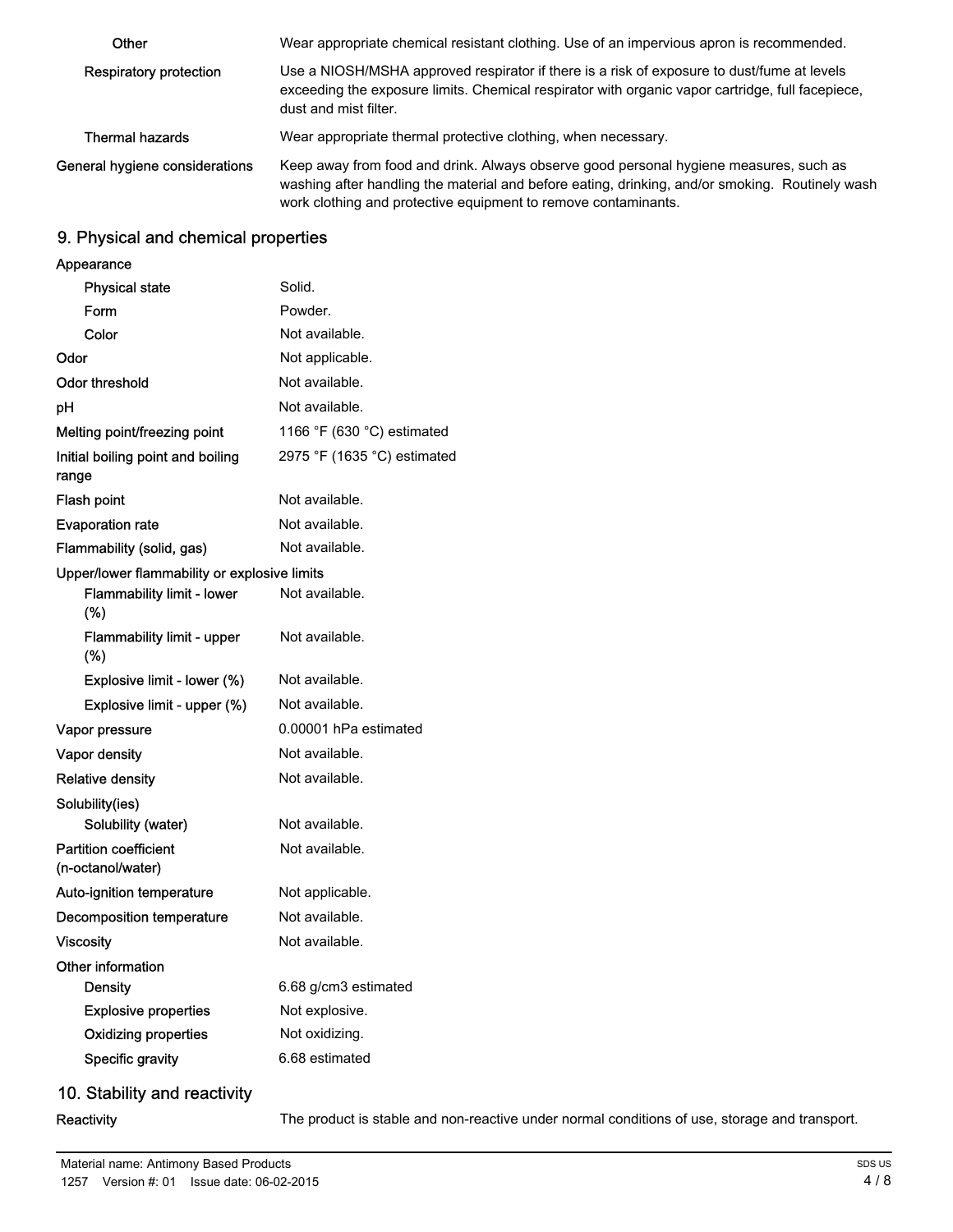| <b>Chemical stability</b>             | Material is stable under normal conditions.                 |
|---------------------------------------|-------------------------------------------------------------|
| Possibility of hazardous<br>reactions | No dangerous reaction known under conditions of normal use. |
| Conditions to avoid                   | Contact with incompatible materials.                        |
| Incompatible materials                | Acids. Strong oxidizing agents.                             |
| Hazardous decomposition<br>products   | No hazardous decomposition products are known.              |

## 11. Toxicological information

## Information on likely routes of exposure

| Inhalation                                                                         | Harmful if inhaled. May cause damage to organs through prolonged or repeated exposure by<br>inhalation.                                                                                                                                                                                                                                      |                                                                                          |  |
|------------------------------------------------------------------------------------|----------------------------------------------------------------------------------------------------------------------------------------------------------------------------------------------------------------------------------------------------------------------------------------------------------------------------------------------|------------------------------------------------------------------------------------------|--|
| <b>Skin contact</b>                                                                | Causes severe skin burns.                                                                                                                                                                                                                                                                                                                    |                                                                                          |  |
| Eye contact                                                                        | Causes serious eye damage.                                                                                                                                                                                                                                                                                                                   |                                                                                          |  |
| Ingestion                                                                          | Causes digestive tract burns. Harmful if swallowed.                                                                                                                                                                                                                                                                                          |                                                                                          |  |
| Symptoms related to the<br>physical, chemical and<br>toxicological characteristics | Burning pain and severe corrosive skin damage. Headache. Dizziness. Nausea, vomiting.<br>Diarrhea. Causes serious eye damage. Dusts may irritate the respiratory tract, skin and eyes.<br>Symptoms may include stinging, tearing, redness, swelling, and blurred vision. Permanent eye<br>damage including blindness could result. Coughing. |                                                                                          |  |
| Information on toxicological effects                                               |                                                                                                                                                                                                                                                                                                                                              |                                                                                          |  |
| <b>Acute toxicity</b>                                                              | Harmful if inhaled. Harmful if swallowed.                                                                                                                                                                                                                                                                                                    |                                                                                          |  |
| Skin corrosion/irritation                                                          | Causes severe skin burns and eye damage.                                                                                                                                                                                                                                                                                                     |                                                                                          |  |
| Serious eye damage/eye<br>irritation                                               | Causes serious eye damage.                                                                                                                                                                                                                                                                                                                   |                                                                                          |  |
| Respiratory or skin sensitization                                                  |                                                                                                                                                                                                                                                                                                                                              |                                                                                          |  |
| <b>Respiratory sensitization</b>                                                   | Not a respiratory sensitizer.                                                                                                                                                                                                                                                                                                                |                                                                                          |  |
| <b>Skin sensitization</b>                                                          | This product is not expected to cause skin sensitization.                                                                                                                                                                                                                                                                                    |                                                                                          |  |
| Germ cell mutagenicity                                                             | mutagenic or genotoxic.                                                                                                                                                                                                                                                                                                                      | No data available to indicate product or any components present at greater than 0.1% are |  |
| Carcinogenicity                                                                    |                                                                                                                                                                                                                                                                                                                                              | This product is not considered to be a carcinogen by IARC, ACGIH, NTP, or OSHA.          |  |
| Not listed.                                                                        | US. OSHA Specifically Regulated Substances (29 CFR 1910.1001-1050)                                                                                                                                                                                                                                                                           |                                                                                          |  |
| Reproductive toxicity                                                              |                                                                                                                                                                                                                                                                                                                                              | This product is not expected to cause reproductive or developmental effects.             |  |
| Specific target organ toxicity -<br>single exposure                                | Not classified.                                                                                                                                                                                                                                                                                                                              |                                                                                          |  |
| Specific target organ toxicity -<br>repeated exposure                              |                                                                                                                                                                                                                                                                                                                                              | May cause damage to organs (respiratory system) through prolonged or repeated exposure.  |  |
| <b>Aspiration hazard</b>                                                           | Not an aspiration hazard.                                                                                                                                                                                                                                                                                                                    |                                                                                          |  |
| Chronic effects                                                                    | May cause damage to organs through prolonged or repeated exposure. Prolonged inhalation may<br>be harmful.                                                                                                                                                                                                                                   |                                                                                          |  |
| 12. Ecological information                                                         |                                                                                                                                                                                                                                                                                                                                              |                                                                                          |  |
| Ecotoxicity                                                                        | Toxic to aquatic life with long lasting effects.                                                                                                                                                                                                                                                                                             |                                                                                          |  |
| Product                                                                            | <b>Species</b>                                                                                                                                                                                                                                                                                                                               | <b>Test Results</b>                                                                      |  |

| <b>Antimony Based Products</b> |      |      |                              |
|--------------------------------|------|------|------------------------------|
| Aquatic                        |      |      |                              |
| Fish                           | ∟C50 | Fish | 6.2 mg/l, 96 hours estimated |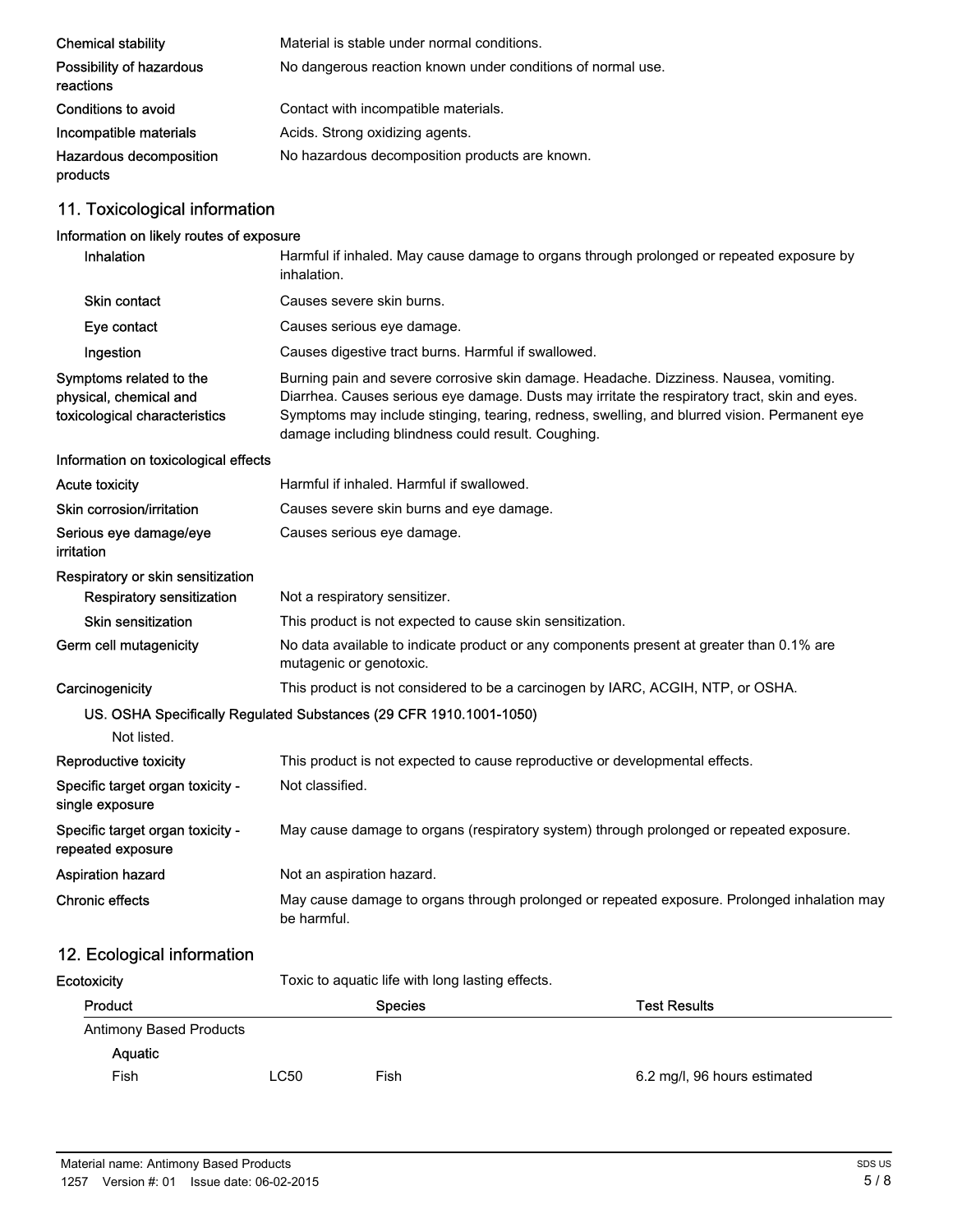| Components                                            |                                                                                                                                                                                                                        | <b>Species</b>                                                                                                                          | <b>Test Results</b>                                                                                                                                                                                    |  |
|-------------------------------------------------------|------------------------------------------------------------------------------------------------------------------------------------------------------------------------------------------------------------------------|-----------------------------------------------------------------------------------------------------------------------------------------|--------------------------------------------------------------------------------------------------------------------------------------------------------------------------------------------------------|--|
| Antimony (CAS 7440-36-0)                              |                                                                                                                                                                                                                        |                                                                                                                                         |                                                                                                                                                                                                        |  |
| Aquatic                                               |                                                                                                                                                                                                                        |                                                                                                                                         |                                                                                                                                                                                                        |  |
| Fish                                                  | <b>LC50</b>                                                                                                                                                                                                            | Sheepshead minnow (Cyprinodon<br>variegatus)                                                                                            | 6.2 - 8.3 mg/l, 96 hours                                                                                                                                                                               |  |
|                                                       |                                                                                                                                                                                                                        | * Estimates for product may be based on additional component data not shown.                                                            |                                                                                                                                                                                                        |  |
| Persistence and degradability                         |                                                                                                                                                                                                                        | No data is available on the degradability of this product.                                                                              |                                                                                                                                                                                                        |  |
| <b>Bioaccumulative potential</b>                      | No data available.                                                                                                                                                                                                     |                                                                                                                                         |                                                                                                                                                                                                        |  |
| Mobility in soil                                      | No data available.                                                                                                                                                                                                     |                                                                                                                                         |                                                                                                                                                                                                        |  |
| Other adverse effects                                 | No other adverse environmental effects (e.g. ozone depletion, photochemical ozone creation<br>potential, endocrine disruption, global warming potential) are expected from this component.                             |                                                                                                                                         |                                                                                                                                                                                                        |  |
| 13. Disposal considerations                           |                                                                                                                                                                                                                        |                                                                                                                                         |                                                                                                                                                                                                        |  |
| <b>Disposal instructions</b>                          |                                                                                                                                                                                                                        | with chemical or used container. Dispose of contents/container in accordance with<br>local/regional/national/international regulations. | Collect and reclaim or dispose in sealed containers at licensed waste disposal site. Do not allow<br>this material to drain into sewers/water supplies. Do not contaminate ponds, waterways or ditches |  |
| Local disposal regulations                            |                                                                                                                                                                                                                        | Dispose in accordance with all applicable regulations.                                                                                  |                                                                                                                                                                                                        |  |
| Hazardous waste code                                  | The waste code should be assigned in discussion between the user, the producer and the waste<br>disposal company.                                                                                                      |                                                                                                                                         |                                                                                                                                                                                                        |  |
| Waste from residues / unused<br>products              | Dispose of in accordance with local regulations. Empty containers or liners may retain some<br>product residues. This material and its container must be disposed of in a safe manner (see:<br>Disposal instructions). |                                                                                                                                         |                                                                                                                                                                                                        |  |
| Contaminated packaging                                | Since emptied containers may retain product residue, follow label warnings even after container is<br>emptied. Empty containers should be taken to an approved waste handling site for recycling or<br>disposal.       |                                                                                                                                         |                                                                                                                                                                                                        |  |
| 14. Transport information                             |                                                                                                                                                                                                                        |                                                                                                                                         |                                                                                                                                                                                                        |  |
| DOT                                                   |                                                                                                                                                                                                                        |                                                                                                                                         |                                                                                                                                                                                                        |  |
| UN number                                             | <b>UN3077</b>                                                                                                                                                                                                          |                                                                                                                                         |                                                                                                                                                                                                        |  |
| UN proper shipping name<br>Transport hazard class(es) |                                                                                                                                                                                                                        | Environmentally hazardous substances, solid, n.o.s.                                                                                     |                                                                                                                                                                                                        |  |
| <b>Class</b>                                          | 9                                                                                                                                                                                                                      |                                                                                                                                         |                                                                                                                                                                                                        |  |
| Subsidiary risk                                       |                                                                                                                                                                                                                        |                                                                                                                                         |                                                                                                                                                                                                        |  |
| Label(s)                                              | 9                                                                                                                                                                                                                      |                                                                                                                                         |                                                                                                                                                                                                        |  |
| Packing group                                         | Ш                                                                                                                                                                                                                      |                                                                                                                                         |                                                                                                                                                                                                        |  |
| Special precautions for user<br>Special provisions    | Read safety instructions, SDS and emergency procedures before handling.<br>8, 146, 335, A112, B54, IB8, IP3, N20, T1, TP33                                                                                             |                                                                                                                                         |                                                                                                                                                                                                        |  |
| Packaging exceptions                                  | 155                                                                                                                                                                                                                    |                                                                                                                                         |                                                                                                                                                                                                        |  |
| Packaging non bulk                                    | 213                                                                                                                                                                                                                    |                                                                                                                                         |                                                                                                                                                                                                        |  |
| Packaging bulk                                        | 240                                                                                                                                                                                                                    |                                                                                                                                         |                                                                                                                                                                                                        |  |
| IATA                                                  |                                                                                                                                                                                                                        |                                                                                                                                         |                                                                                                                                                                                                        |  |
| <b>UN number</b>                                      | <b>UN3077</b>                                                                                                                                                                                                          |                                                                                                                                         |                                                                                                                                                                                                        |  |
| UN proper shipping name                               |                                                                                                                                                                                                                        | Environmentally hazardous substance, solid, n.o.s.                                                                                      |                                                                                                                                                                                                        |  |
| Transport hazard class(es)                            |                                                                                                                                                                                                                        |                                                                                                                                         |                                                                                                                                                                                                        |  |
| <b>Class</b>                                          | 9                                                                                                                                                                                                                      |                                                                                                                                         |                                                                                                                                                                                                        |  |
| Subsidiary risk                                       | $\overline{\phantom{a}}$                                                                                                                                                                                               |                                                                                                                                         |                                                                                                                                                                                                        |  |
| Packing group                                         | Ш                                                                                                                                                                                                                      |                                                                                                                                         |                                                                                                                                                                                                        |  |
| <b>Environmental hazards</b>                          | No.                                                                                                                                                                                                                    |                                                                                                                                         |                                                                                                                                                                                                        |  |
| <b>ERG Code</b>                                       | 9L                                                                                                                                                                                                                     |                                                                                                                                         |                                                                                                                                                                                                        |  |
| Special precautions for user                          |                                                                                                                                                                                                                        | Read safety instructions, SDS and emergency procedures before handling.                                                                 |                                                                                                                                                                                                        |  |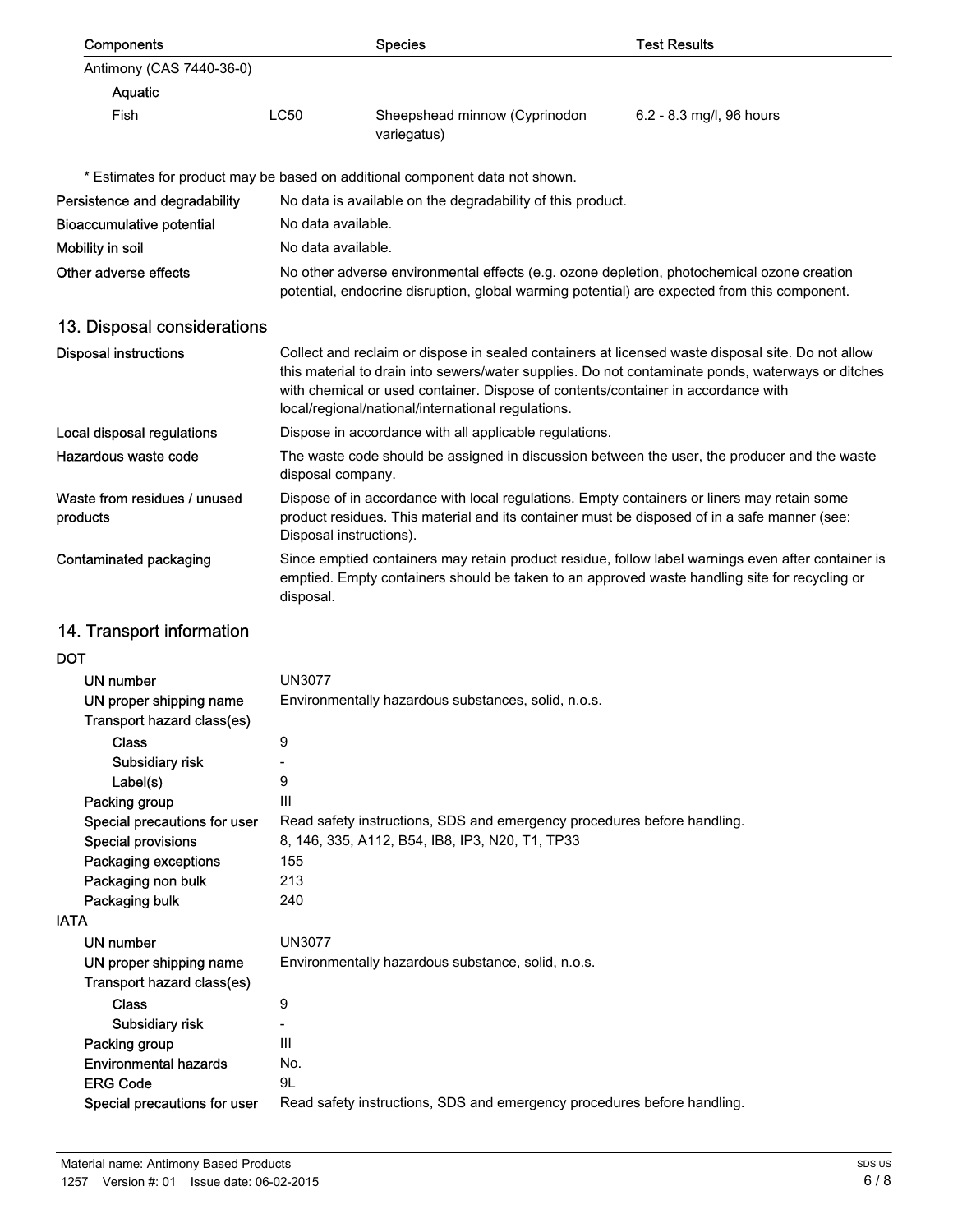| Other information               |                                                                         |
|---------------------------------|-------------------------------------------------------------------------|
| Passenger and cargo<br>aircraft | Allowed.                                                                |
| Cargo aircraft only             | Allowed.                                                                |
| <b>IMDG</b>                     |                                                                         |
| UN number                       | UN3077                                                                  |
| UN proper shipping name         | ENVIRONMENTALLY HAZARDOUS SUBSTANCE, SOLID, N.O.S.                      |
| Transport hazard class(es)      |                                                                         |
| <b>Class</b>                    | 9                                                                       |
| Subsidiary risk                 | $\overline{\phantom{0}}$                                                |
| Packing group                   | Ш                                                                       |
| <b>Environmental hazards</b>    |                                                                         |
| Marine pollutant                | No.                                                                     |
| <b>EmS</b>                      | $F-A, S-F$                                                              |
| Special precautions for user    | Read safety instructions, SDS and emergency procedures before handling. |
| DOT; IATA; IMDG                 |                                                                         |



General information **IMDG** Regulated Marine Pollutant. DOT Regulated Marine Pollutant.

## 15. Regulatory information

|  | US federal regulations |
|--|------------------------|
|--|------------------------|

This product is a "Hazardous Chemical" as defined by the OSHA Hazard Communication Standard, 29 CFR 1910.1200.

#### TSCA Section 12(b) Export Notification (40 CFR 707, Subpt. D)

Antimony (CAS 7440-36-0) Listed.

Not regulated.

#### CERCLA Hazardous Substance List (40 CFR 302.4)

US. OSHA Specifically Regulated Substances (29 CFR 1910.1001-1050)

Not listed.

Hazard categories

#### Superfund Amendments and Reauthorization Act of 1986 (SARA)

| Immediate Hazard - Yes |
|------------------------|
| Delayed Hazard - Yes   |
| Fire Hazard - No       |
| Pressure Hazard - No   |
| Reactivity Hazard - No |
|                        |

#### SARA 302 Extremely hazardous substance

Not listed.

#### SARA 311/312 Hazardous No

chemical

#### SARA 313 (TRI reporting)

| Chemical name | <b>CAS number</b> | % by wt.  |
|---------------|-------------------|-----------|
| Antimony      | 7440-36-0         | 100 - 100 |